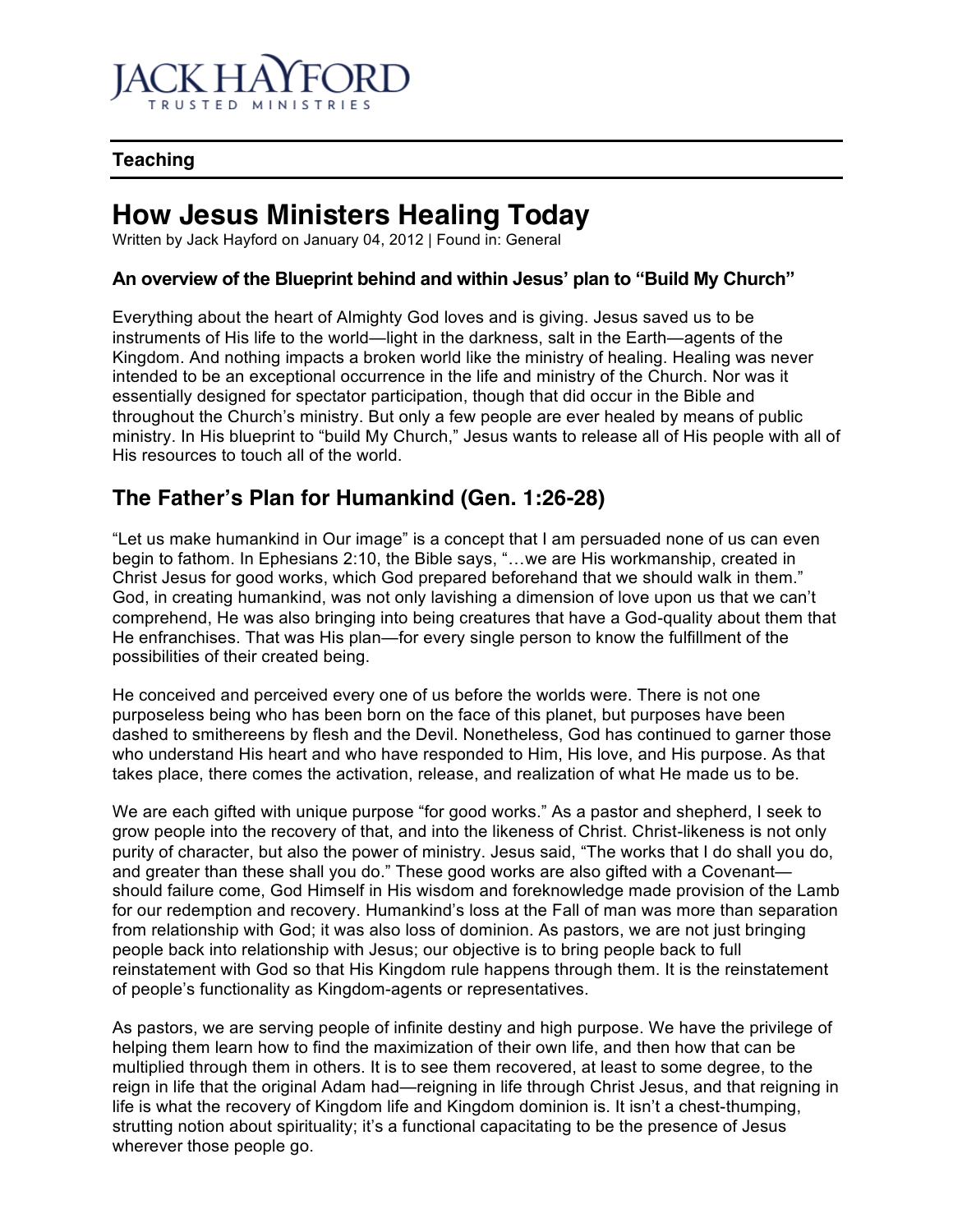# **The Love-Giver's Plan**

First Corinthians chapter 12 is where the resourcing of the Church with that which will capacitate it for ministry takes place—ministry that will touch broken people and meet their needs. All the gifts have to do with the concept of ministry. It is not about a parade or public gatherings; it's about people receiving gifts. The distributing of the gifts is in order to capacitate the ministry of the Church is as follows:

A. **The Father's Gifts** – energemata (1 Cor. 12:6)

...Human life and purpose (created capacities – Rom. 1:3)

...Humankind's Savior, Redeemer (John 3:16)

B. **The Son's Gifts** – diakonion (1 Cor. 12:5)

...His Life as Sacrifice (leader assignments – Eph. 4:11-16)

...The Holy Spirit's Work and Power

C. **The Spirit's Gifts** – charismata (1 Cor. 12:4)

...His Present Witness – Convincing

...His Gifts of Graces (1 Cor. 12:1-11)

The Bible speaks about the Holy Spirit distributing gifts as He wills. Each member of the Godhead gives gifts, but the gifts the Holy Spirit gives are different from the gifts the Son and the Father give. The Son's gifts and the Father's gifts, as they are described in Scripture, are given in the aorist tense—which means they are given at a point and it's done.

The Spirit's gifts are in the present and future tense, which means in both cases, it's ongoing—it doesn't stop. So, if the Holy Spirit distributes a gift of prophecy, it doesn't mean the person now has a hash mark on their sleeve which says, "I have the gift of prophecy." It means they gave a word of prophecy. In the course of their life, they may give five and they may give five hundred. But if something is given to them for delivery, they relay it in the Name of Jesus, then it has been ministered and they don't have the gift any more. The Holy Spirit is the Distributor of these things for the purpose of edifying the Church, glorifying Christ, and meeting human need. You just walk through it.

Start with the word of knowledge. What do many people in our cerebrally "preoccupied-withbrains" Western civilization tend to think of the word of knowledge? In fact, some of the descriptions of what that means are totally isolated from the practical things that the Lord does. For example, Jesus says to the woman at the well (John 4:18), and notice His gentleness: You know, you've said wisely. You have had five husbands, but the one you are living with now isn't your husband. Jesus is not saying that as the omniscient God. Jesus is saying that as the Son who, coming as a servant, has chosen to walk among men, laying aside the Divine prerogatives He has as God for the duration of His servanthood. He's not less than God, but He's voluntarily not exercising His privilege of as God because He's modeling for the disciples a dependency upon the Holy Spirit.

So Jesus does not say, "Because I'm God, I know this about you." He's telling the woman what He knows because at Jordan the Holy Spirit came upon Him and anointed Him for the purpose of ministry. And He's modeling ministry to His disciples, so they can function in the same